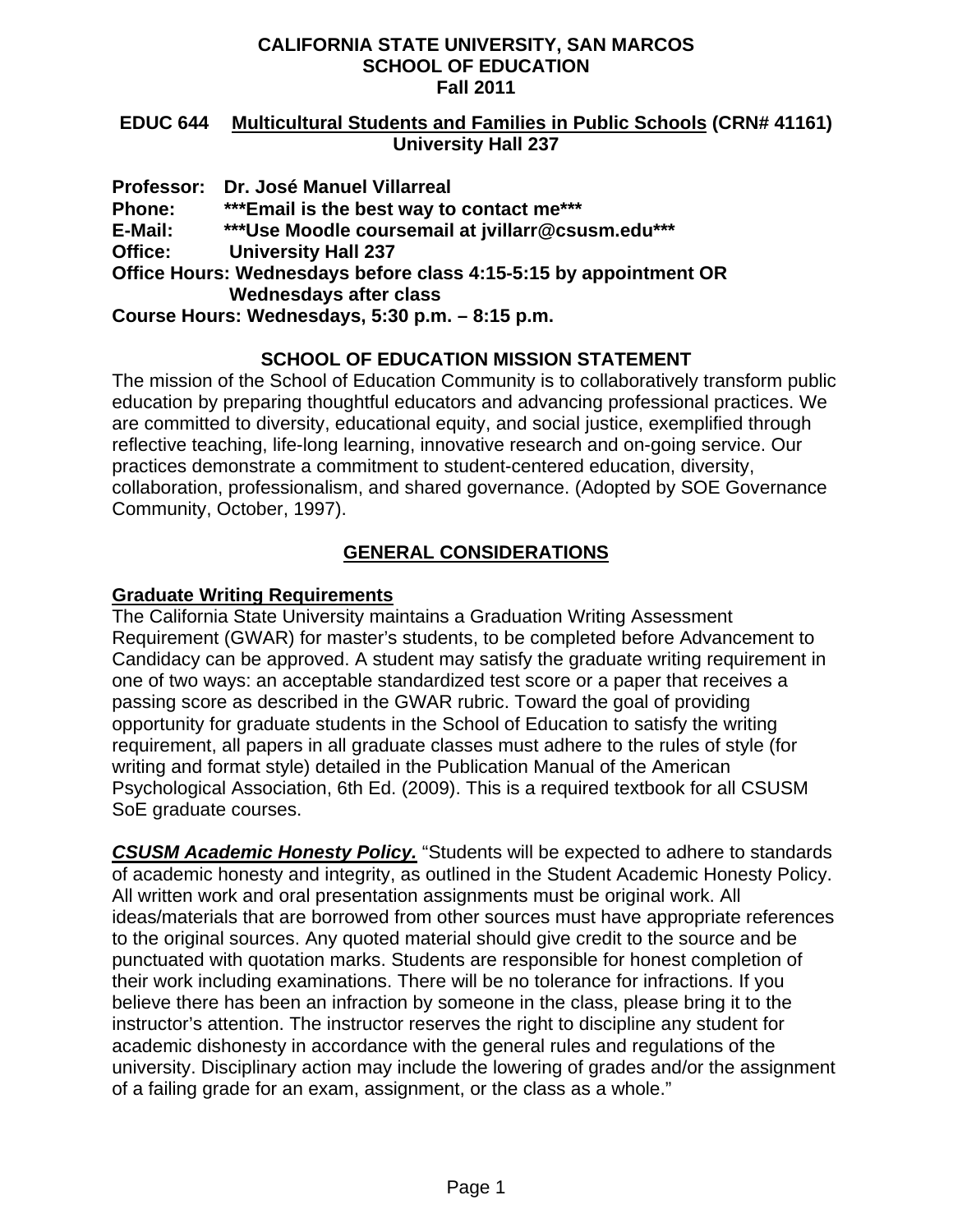Incidents of Academic Dishonesty will be reported to the Dean of Students. Sanctions at the University level may include suspension or expulsion from the University.

*Academic Honesty and Plagiarism:* It is expected that each student will do his or her own work, and contribute equitably to group processes and projects. Plagiarism or cheating is unacceptable under any circumstances. If you are in doubt about whether your work is paraphrased or plagiarized see the Plagiarism Prevention for Students website http://library.csusm.edu/plagiarism/index.html. If there is any question about academic honesty, consult the University Catalog.

**Ability:** Every student has the right to an equitable education and appropriate accommodations. Students having differing ability (mobility, sight, hearing, documented learning challenges, first language/English as a second language) are requested to contact the professor at the earliest opportunity. Every effort will be made to accommodate special needs. Students are reminded of the availability of Disabled Student Services, the Writing Center, technology assistance in the computer labs, and other student support services available as part of appropriate accommodations for special needs students. Students may be required to use the Writing Center or similar resource for all written assignments, based on performance on the first writing assignment.

### **Electronic Communication Protocol:**

Electronic correspondence is a part of your professional interactions. If you need to contact the instructor, e-mail is often the easiest way to do so. It is my intention to respond to all received e-mails in a timely manner. E-mail and on-line discussions are a very specific form of communication, with their own nuances and etiquette. Because email is convenient and is used for both personal and professional purposes, you should be mindful of courtesies and limitations with regard to professional e-mail. You should not expect immediate responses to e-mail at any time, especially to queries posted on weekends and holidays, late at night, or early in the morning.

Reading and responding to e-mail takes a great deal of time. Often the response is more involved and complicated than can be adequately conveyed in e-mail form. If you have a multifaceted question or issue, it would probably be best to have a verbal discussion face to face or on the phone. E-mail sent in all upper case (or lower case) letters, major typos, slang, salutations that are very personal, etc. often communicate more than the sender originally intended. With that said, please be mindful of all e-mail and on-line discussion messages you send to your colleagues, to faculty members in the School of Education, or to persons within the greater educational community. All electronic messages should be crafted with professionalism and care. Things to consider:

- Would I say in person or on the phone what this electronic message specifically says?
- How could this message be misconstrued?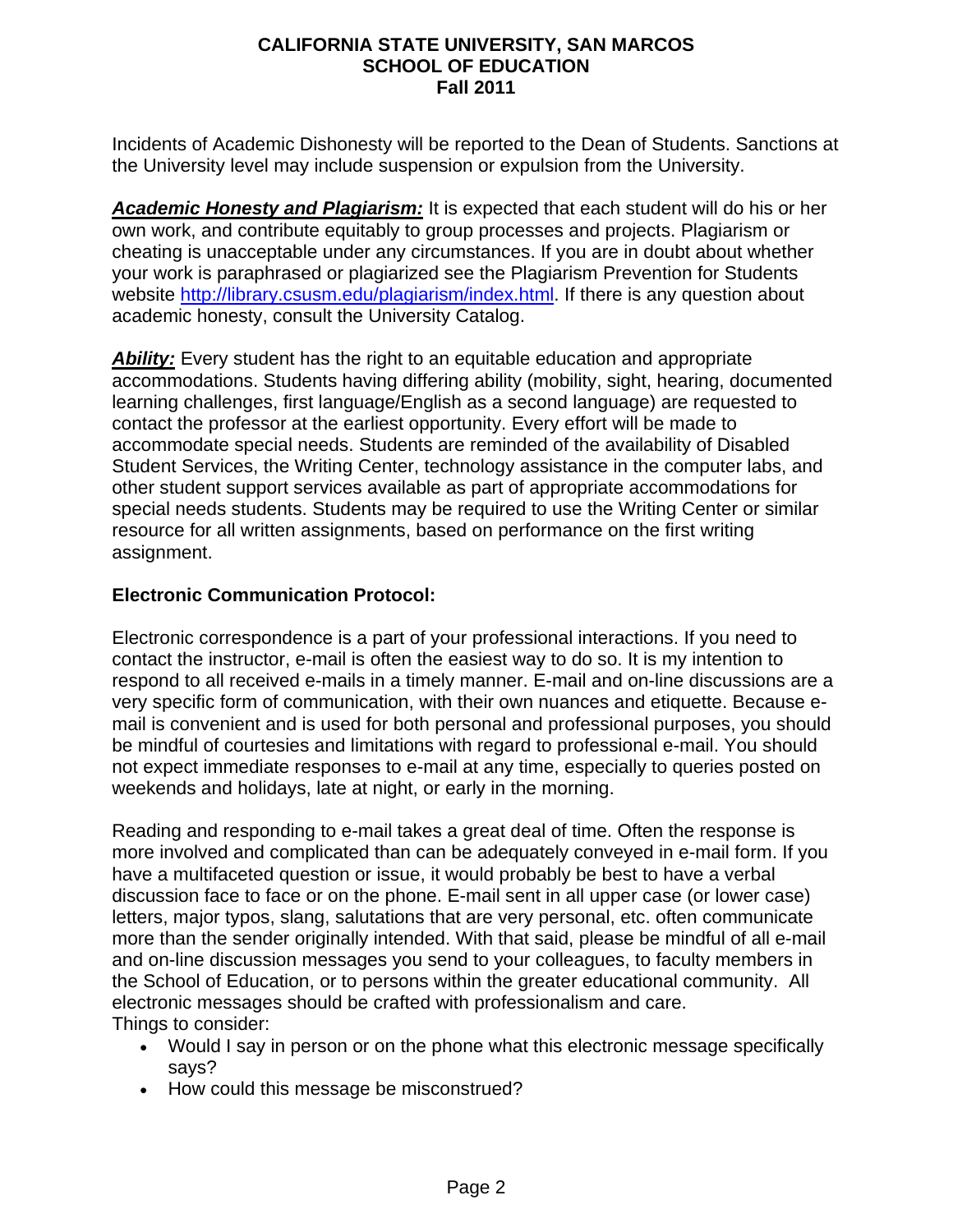- Can this message wait until I see the recipient in person?
- Does this message represent my highest self?
- Am I sending this electronic message to avoid a face-to-face conversation?

Most importantly, if there is ever a concern with an electronic message sent to you, please talk with the author in person in order to correct any confusion.

*Students with Disabilities Requiring Reasonable Accommodations.* Students are approved for services through the Disabled Student Services Office (DSS). This office is located in Craven Hall 4300, and can be contacted by phone at (760) 750-4905, or TTY (760) 750-4909. Students authorized by DSS to receive reasonable accommodations should meet with their instructor at the earliest opportunity.

*Appeals:* Every student has the right to appeal grades, or appeal for redress of grievances incurred in the context of any course. Disputes may be resolved informally with the professor, or through the formal appeal process. For the latter, consult Dr. Patricia Prado-Olmos, Associate Dean, College of Education, Health & Human Services.

### **ATTENDANCE POLICY**

The Governance Community of the School of Education adopted the following policy on 12/19/1997:

Due to the dynamic and interactive nature of courses in the School of Education, all students are expected to attend all classes and participate actively. **At a minimum, students must attend more than 80% of class time, or s/he may not receive a passing grade** for the course at the discretion of the instructor. Individual instructors may adopt more stringent attendance requirements. Should the student have extenuating circumstances, s/he should contact the instructor as soon as possible. This course deals with complex material processed in a variety of ways. Structured interactions, group processes, oral presentations, guided discussion of readings, and self-disclosure exercises are the norm. Given the fast-paced and highly interactive nature of the course, and given that teaching and learning is difficult (if not impossible) without regular attendance and full engagement in class, the above Policy is amplified as follows:

Your attendance and participation are basic to your learning and my evaluation of your learning in this class. You are expected to establish appropriate personal, academic and career priorities to facilitate said attendance and participation in this class.

\*Your grade will be negatively affected by absences and positively affected by regular attendance. **You will lose 10 points for each tardy or early departure, and 50 points for each absence, explained or unexplained.** One absence may be made up with approval.

\*\*Illness and emergency circumstances will be negotiated on a case-by-case basis.

These measures are intended to encourage responsibility for one's own learning in a democratic, collaborative and reciprocal-learning environment.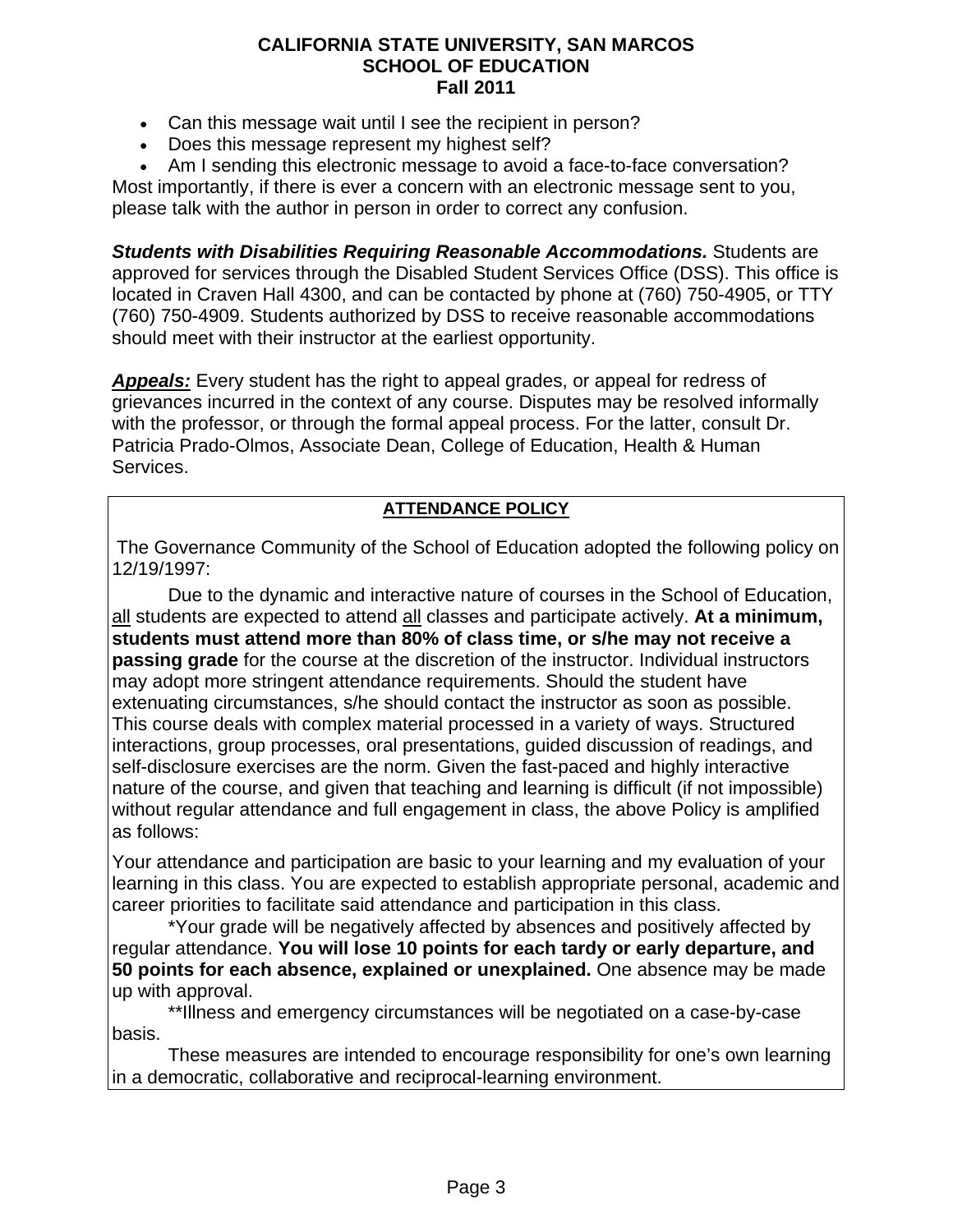### **Grading**

| $94 - 100 = A$ ;  | $80 - 83 = B$   |
|-------------------|-----------------|
| $90 - 93 = A$ -;  | $77 - 79 = C +$ |
| $87 - 89 = B +$ ; | $73 - 76 = C$   |
| $84 - 86 = B$ ;   | $70-73 = C$     |

*Grading Emphasis*: Each written assignment will be graded approximately 80% on content and writing (detail, logic, synthesis of information, depth of analysis, etc.), and up to 20% on mechanics (grammar, syntax, spelling, format, uniformity of citation, etc.). You are expected to write at or above the minimum competency level for writing. All citations need to use APA format.

### **COURSE DESCRIPTION**

This course examines topics that allow students to increase their level of awareness, knowledge and skills that will render them effective teachers with culturally diverse students and families. Students will understand how families function and interact with schools. We will consider how mainstream society defines / describes families and the ways families define and describe themselves. We will consider specific ethnic groups as well as interracial families, and inter-ethnic and intra-ethnic relations.

## **COURSE OBJECTIVES**

The objectives of this course are as follows:

- Examine the meaning of home-school connections in a Multicultural Society through the lens of a theoretical framework and application for families and students with various backgrounds.
- Understand and develop empathy for students and families different from your own.
- Apply real world analysis of data on the concept of the Achievement Gap and how the home-school connections may explain such student outcomes.
- Examine critically how teachers, classrooms, and schools can meet the needs of students and parents.
- Create a portfolio of strategies built on knowledge, awareness and skills for developing partnerships with diverse families successfully.
- Establish a role of "agent of change" in local schools that directly increases access and understanding of diverse learning communities.

# **COURSE REQUIREMENTS**

### **Required Texts**

1. Create Success!: Unlocking the Potential of Urban Students, Association for Supervision & Curriculum Development (February 21, 2011)

2. Publication Manual of the American Psychological Association, 6th Ed. (2009) 3. Dantas, M.L. & Manyak, P.C. (2009). Home-School Connections in a Multicultural Society Learning From and With Culturally and Linguistically Diverse Families. New

York: Routledge. ISBN-10: 0415997577

**Moodle Readings: Assigned by Instructor**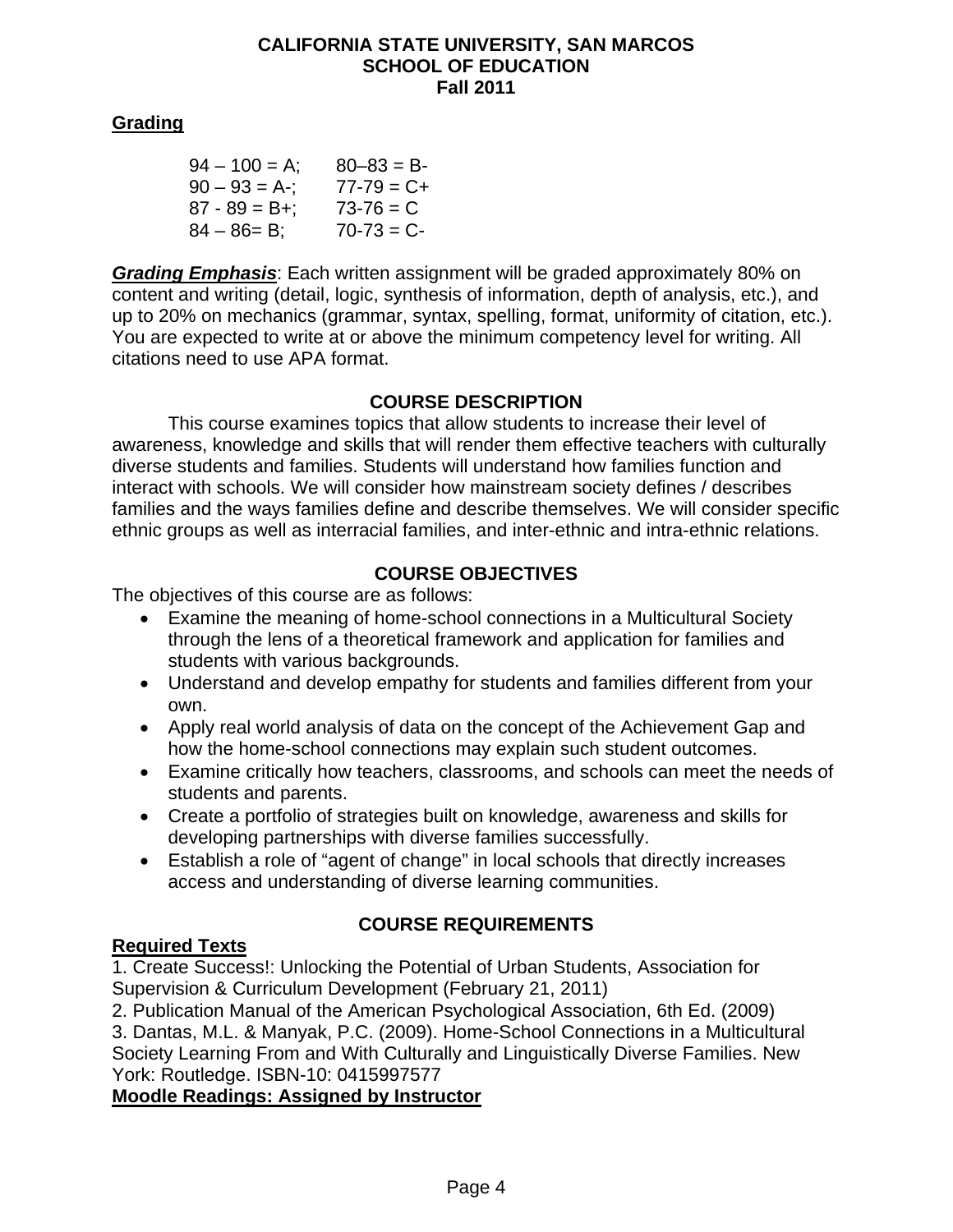### **Assignments**

All students are expected to participate in class activities and demonstrate reflective learning. It is important that students are well prepared for course sessions by completing the readings and assignments scheduled BEFORE each class session.

All assignments are to be submitted on the due date. **Assignments not handed in on the due date will lose 10% of earned credit per day.** Assignments should adhere to APA style (see above Graduate Writing Requirement) submitted electronically on Moodle AND in submitted in paper format in class.

- Attendance and Participation (Moodle Discussions) **200 points**
- Language and Culture Presentation **200 points**
- Resource Review **200 points**
- **Ethnographic interview or School Family Event**
- Reflections **100 points**

### **Assignments**

*Note: Please note that all of your assignments will need to be submitted twice once electronically on Moodle, and once in person in paper format. All grading is done on the paper format.* 

300 points

### **A. (Attendance and) Active Participation – both online (Moodle Discussion Board) and in class**

**Regular Preparation and Participation** This course is intended to be highly interactive and participatory with the expectation that students will be able to have deep conversations that matter about topics related to home-school connections in a multicultural society. As a class, we will establish norms in how we will communicate. The class will strive to establish and maintain an environment of open and honest conversations about issues related to multicultural families in schools. Of the grade, 25% earned in the class will depend on the degree to which students participate actively in class activities and conversations (both online and in class).

Students will post comments on readings. The postings may also include current issues as they relate to each session's topic on Moodle PRIOR TO each session. **Your comments need to directly quote, reflect on, and analyze your readings. In other words, your opinions and application statements need to be preceded by an explicit analysis of the text and response.**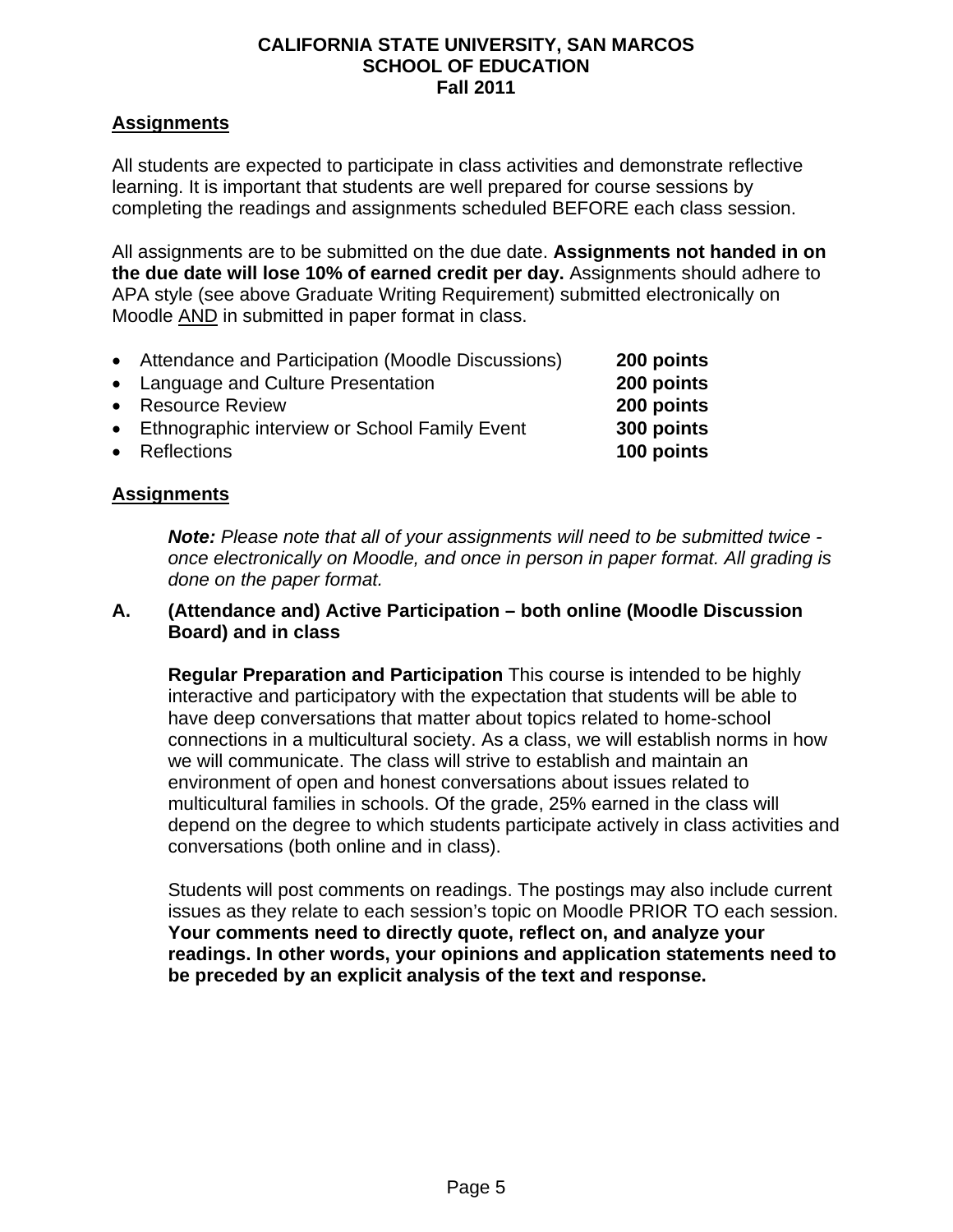### **B. Written Assignments and Presentations**

### **1. Culture Expert Assignment [Presentations] DUE – ONGOING PER SIGNUPS**

You may work in groups of up to 2 students (3 with approval) for this assignment*.* 

You will be responsible for presenting one culture in a dynamic, interactive way to the class. Some presentation components may include a case study of a student and family (together), songs, poetry, traditional story, an audio-visual of the culture / language group, current community and school issues faced by this group, and considering the merits of a legal case that would involve the class in determining an equitable resolution of the case. IMPORTANT: Please be mindful of the distinction between primary and secondary cultural characteristics and EXPLICITLY SIGNPOST the difference in your work and presentations. For example, presenting a Chinese folktale is very different from presenting a story about a Chinese American experience.

### **2. Resource Review – Home-School Connections in American Schools [SUBMIT] DUE SESSION 10**

Research a current issue in education and/or society related to families that will likely have an impact on your educational practice. Choose a resource (articles, book, film, community center, community program, websites, other – see the SDCOE Parent Resource Guide on the SDCOE website or on Moodle Resources module for examples) you wish to review related to an issue of interest to you. Then, examine and analyze the resource to prepare a 2 to 3-page (maximum) review and accompanying 5-slide (maximum) PowerPoint presentation (i.e. PREZI), extrapolating social / personal implications for your own professional goals as an educator in a diverse society, as well as policy and legal considerations. Some issues you might consider are the legal rights of parents (e.g., program selection for parents of English Learners under Proposition 227 or the Categorical Program Monitoring process established by the State), and language and literacy resources for parents. Your review should include the following:

- a) A discussion of the resource reviewed. (e.g., 2 articles or 1 book or 1 center or…)
- b) Why is this issue important?
- c) How does it relate to your passion about education?
- d) How can addressing this issue have a positive impact on education or society?
- e) What might happen if schools do make changes to address the issue?
- f) What can you, as an educational leader, do to have an impact in transforming schools or society to address the issue?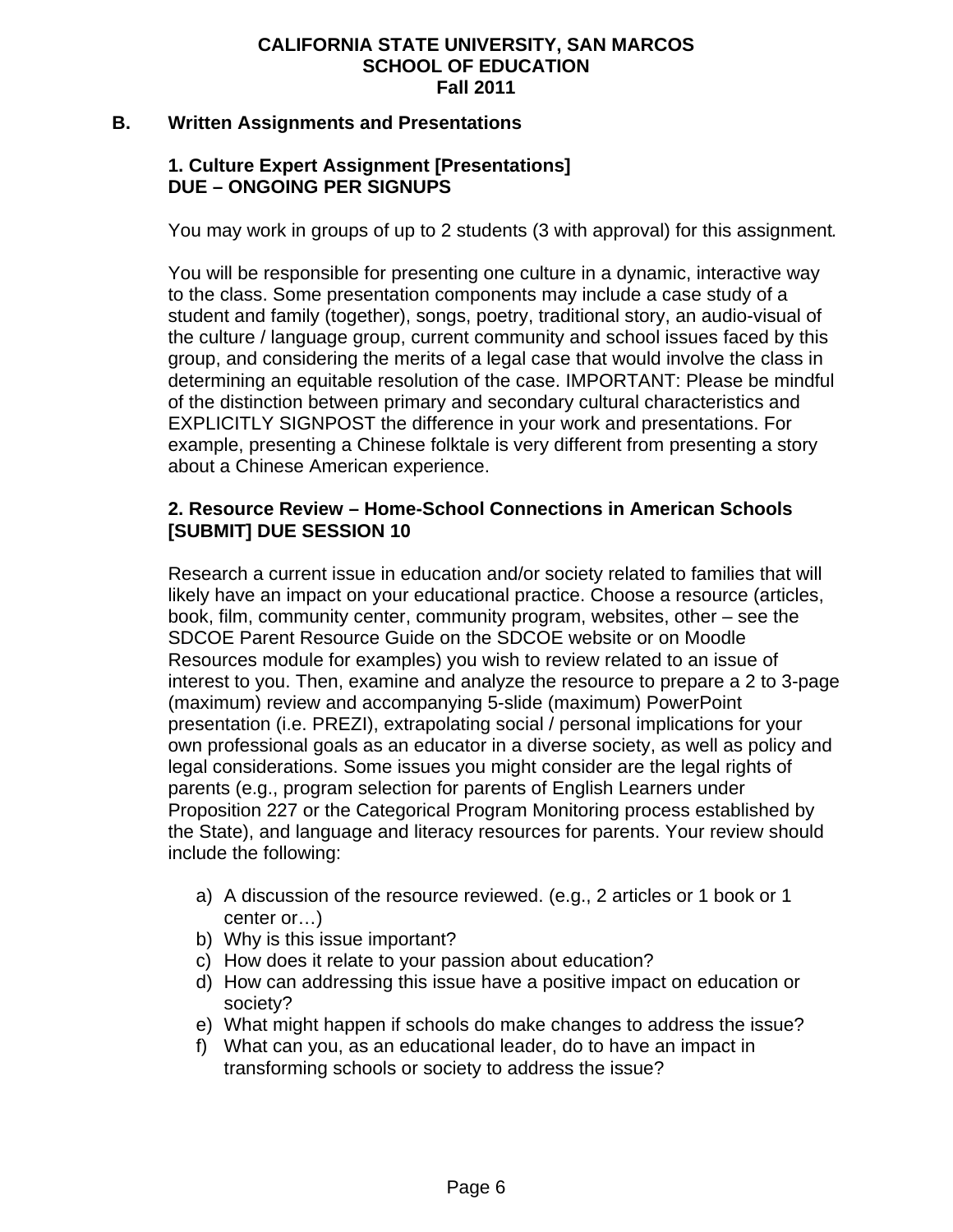### **3. Reflections on Resource Reviews [SUBMIT]– DUE SESSION 14**

At the beginning of each class there will be an Essential Question which will be the base for your reflection as we begin each class. Class time will be provided to allow for reflection before and at the end of class. Please keep a composition book or journal with your reflections. I will ask to review them periodically during the class in order to establish progress in your reflections.

In Moodle, read at least three other reviews posted by your colleagues and post a brief reflection (1 – 2 paragraphs maximum) about each review. Reflections need to be uploaded and posted on Moodle under "Assignments" AND the "Discussion Board." In your reflections, please include the following for each:

a) How does this issue resonate with you?

b) Do you see a connection with the issue your colleague addressed and the issue you selected and examined?

c) What are your recommendations for making a difference or having an impact as it relates to this issue?

d) How can addressing this issue have a positive impact on education – on BOTH of the following groups: CLD students, families and communities? For ALL students and society at large?

### **4. Ethnographic interview with a Principal or Assistant Principal [PRESENTATION]- DUE SESSION 9-14**

You may work in groups of up to 2 (3 with my approval) for either assignment*.*

In this assignment, you will conduct an interview of a Principal or Assistant Principal to discuss what has worked in building successful home-school connections. The purpose of the interview is to conduct an extensive analysis of the issues and topics discussed in class, and gain insight into how theory is placed into practice for educators.

To the degree possible, you should be able to identify if a home-school connection has been established and whether it is sustainable.

A digital video of the interview needs to be prepared and submitted (permission from the interviewee needs to be secured – see the permission form on Moodle / Resources). You will be responsible for compiling a portfolio that contains the following four components:

a) the interview questions and transcript of responses to the questions, b) a video (DVD),

c) a summary and analysis of the interview (focus on the interviewee), and d) your own reflections about the interview (focus on impact on your thinking). The reflection should, minimally, address your impressions of, relate the information obtained from class discussions and describe what you learned from this experience. All students will give class presentations of the interviews.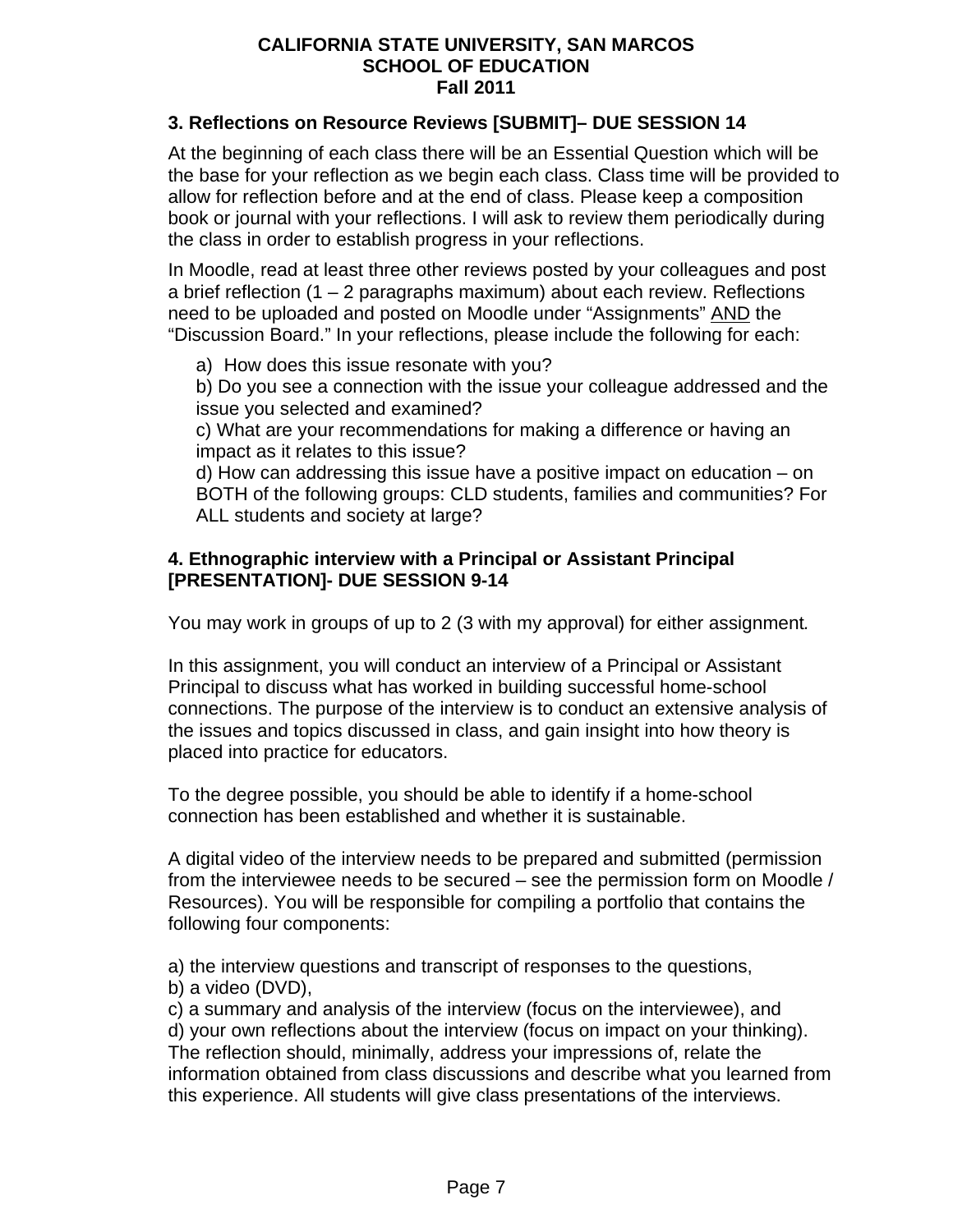### **OR**

### **School Family Event [SUBMIT]- DUE SESSION 9-14**

You will need to plan and implement a special school event (family science night; "Cuéntame un cuento," etc.) to encourage family and community involvement in school. For the assignment, you are to submit all the artifacts:

a) invitations or notices,

b) agenda

c) photos or video,

d) a 2 to 4-page reflection MAX in response to the following questions:

- a. How did the event incorporate families' strengths?
- b. How did the event incorporate the diverse families' languages and cultures?
- c. Describe the essential ambience and climate that emerged during the event.
- d. What did you learn from the event?
- e. What would you improve next time you implement a similar event?
- f. Final words of wisdom you would like to share with other educators.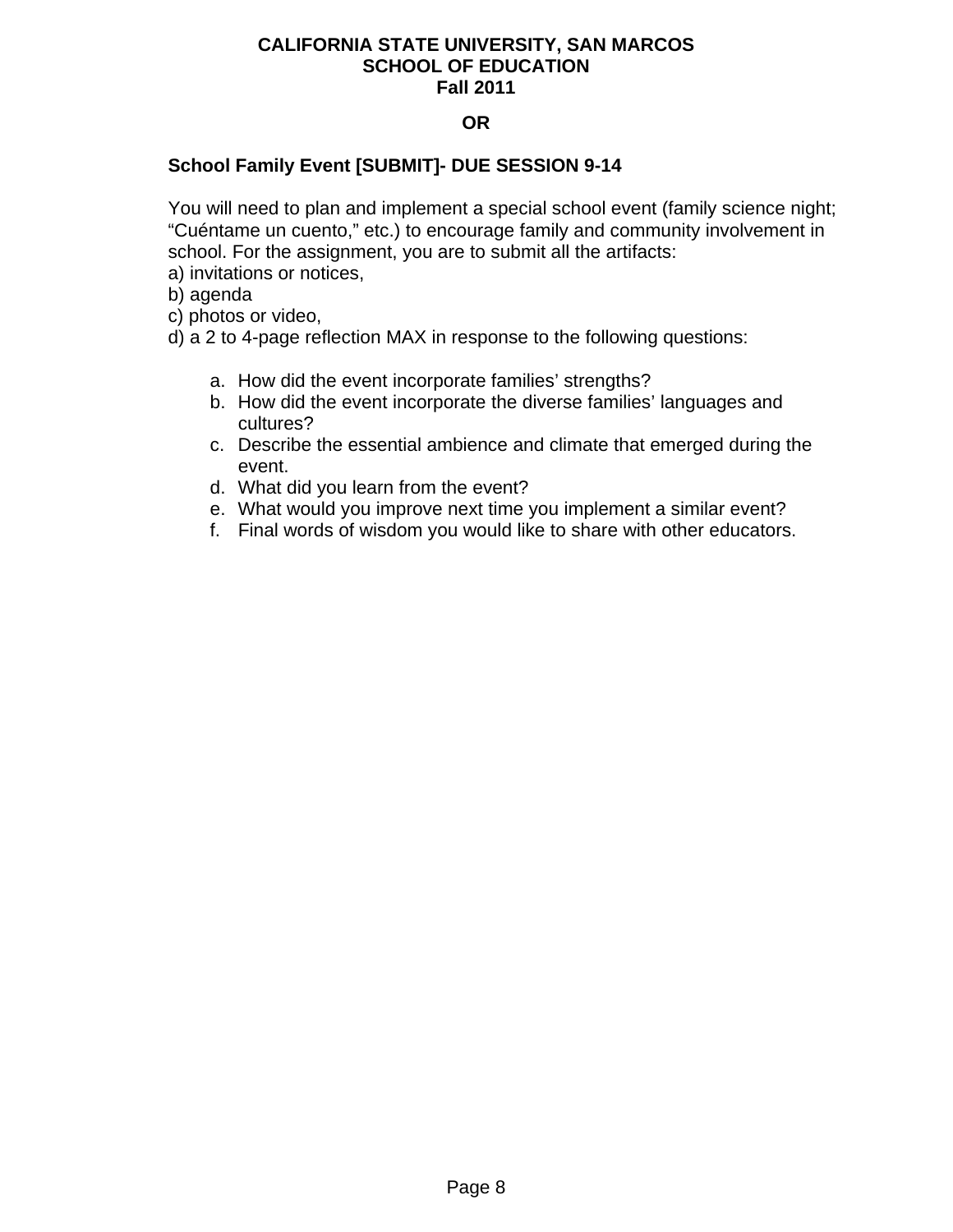# **COURSE SCHEDULE**

This course schedule is tentative and may change to accommodate topics that arise during the discussions and conversations.

| <b>Date</b>                                                                      | <b>Activity/Topic - In Class</b>                                                                                                                                                                                                                           | <b>Readings/Assignments - Prep BEFORE Class</b><br>$DL = Discussion$ Leaders $-1$ or 2 per session                                                                                                                                                                                                                                                                                                                                   |
|----------------------------------------------------------------------------------|------------------------------------------------------------------------------------------------------------------------------------------------------------------------------------------------------------------------------------------------------------|--------------------------------------------------------------------------------------------------------------------------------------------------------------------------------------------------------------------------------------------------------------------------------------------------------------------------------------------------------------------------------------------------------------------------------------|
| Session 1                                                                        | Syllabus                                                                                                                                                                                                                                                   | Recent Topics regarding Home-School                                                                                                                                                                                                                                                                                                                                                                                                  |
| 8/31/11                                                                          | <b>Introductions</b>                                                                                                                                                                                                                                       | Connections and diverse communities                                                                                                                                                                                                                                                                                                                                                                                                  |
|                                                                                  | Education and the world today                                                                                                                                                                                                                              |                                                                                                                                                                                                                                                                                                                                                                                                                                      |
| Session 2                                                                        | Syllabus details and signups                                                                                                                                                                                                                               | Dantas & Manyak (2010) Chapter 14: Home-                                                                                                                                                                                                                                                                                                                                                                                             |
| 9/7/11                                                                           | <b>API/AYP Discussion</b>                                                                                                                                                                                                                                  | School-Community Collaborations in Uncertain                                                                                                                                                                                                                                                                                                                                                                                         |
|                                                                                  |                                                                                                                                                                                                                                                            | Times - Francisco Rios                                                                                                                                                                                                                                                                                                                                                                                                               |
| Session 3                                                                        | Theory to Practice in building                                                                                                                                                                                                                             | Dantas & Manyak (2010) Chapter 5:                                                                                                                                                                                                                                                                                                                                                                                                    |
| 9/14/11                                                                          | <b>Home-School Connections</b>                                                                                                                                                                                                                             | Discontinuities and Differences among Muslim                                                                                                                                                                                                                                                                                                                                                                                         |
|                                                                                  |                                                                                                                                                                                                                                                            | Arab-Americans: Making It at Home and School                                                                                                                                                                                                                                                                                                                                                                                         |
|                                                                                  | Personal experiences with                                                                                                                                                                                                                                  |                                                                                                                                                                                                                                                                                                                                                                                                                                      |
|                                                                                  | diverse families in schools                                                                                                                                                                                                                                | Rajagopal (2011) Chapter 1. Culturally                                                                                                                                                                                                                                                                                                                                                                                               |
|                                                                                  |                                                                                                                                                                                                                                                            | Responsive Instruction                                                                                                                                                                                                                                                                                                                                                                                                               |
| Session 4                                                                        | Culture/Religion/Region/                                                                                                                                                                                                                                   | Moodle: Articles/Reflections                                                                                                                                                                                                                                                                                                                                                                                                         |
| 9/21/11                                                                          | Neighborhood                                                                                                                                                                                                                                               |                                                                                                                                                                                                                                                                                                                                                                                                                                      |
|                                                                                  |                                                                                                                                                                                                                                                            |                                                                                                                                                                                                                                                                                                                                                                                                                                      |
| <b>MOODLE</b>                                                                    |                                                                                                                                                                                                                                                            | Moodle: Hartman (2010): School connectedness                                                                                                                                                                                                                                                                                                                                                                                         |
| <b>SESSION</b>                                                                   |                                                                                                                                                                                                                                                            | and Cultural Dynamics (pp. 80-85)                                                                                                                                                                                                                                                                                                                                                                                                    |
| Session 5                                                                        | Parents' Motivations for                                                                                                                                                                                                                                   | Dantas & Manyak (2010) Chapter 7: Fostering                                                                                                                                                                                                                                                                                                                                                                                          |
| 9/28/11                                                                          | Involvement in Their Children's                                                                                                                                                                                                                            | Academic Identities among Latino Immigrant                                                                                                                                                                                                                                                                                                                                                                                           |
|                                                                                  |                                                                                                                                                                                                                                                            |                                                                                                                                                                                                                                                                                                                                                                                                                                      |
|                                                                                  |                                                                                                                                                                                                                                                            | D. Monzó                                                                                                                                                                                                                                                                                                                                                                                                                             |
|                                                                                  |                                                                                                                                                                                                                                                            |                                                                                                                                                                                                                                                                                                                                                                                                                                      |
|                                                                                  | Group #1                                                                                                                                                                                                                                                   | Rajagopal (2011) Chapter 2. Rigorous                                                                                                                                                                                                                                                                                                                                                                                                 |
|                                                                                  |                                                                                                                                                                                                                                                            | <b>Expectations and Rewards</b>                                                                                                                                                                                                                                                                                                                                                                                                      |
|                                                                                  |                                                                                                                                                                                                                                                            |                                                                                                                                                                                                                                                                                                                                                                                                                                      |
|                                                                                  |                                                                                                                                                                                                                                                            |                                                                                                                                                                                                                                                                                                                                                                                                                                      |
|                                                                                  |                                                                                                                                                                                                                                                            |                                                                                                                                                                                                                                                                                                                                                                                                                                      |
|                                                                                  |                                                                                                                                                                                                                                                            |                                                                                                                                                                                                                                                                                                                                                                                                                                      |
|                                                                                  |                                                                                                                                                                                                                                                            |                                                                                                                                                                                                                                                                                                                                                                                                                                      |
|                                                                                  |                                                                                                                                                                                                                                                            |                                                                                                                                                                                                                                                                                                                                                                                                                                      |
|                                                                                  |                                                                                                                                                                                                                                                            |                                                                                                                                                                                                                                                                                                                                                                                                                                      |
|                                                                                  |                                                                                                                                                                                                                                                            |                                                                                                                                                                                                                                                                                                                                                                                                                                      |
|                                                                                  |                                                                                                                                                                                                                                                            |                                                                                                                                                                                                                                                                                                                                                                                                                                      |
|                                                                                  |                                                                                                                                                                                                                                                            |                                                                                                                                                                                                                                                                                                                                                                                                                                      |
|                                                                                  |                                                                                                                                                                                                                                                            |                                                                                                                                                                                                                                                                                                                                                                                                                                      |
|                                                                                  |                                                                                                                                                                                                                                                            |                                                                                                                                                                                                                                                                                                                                                                                                                                      |
|                                                                                  |                                                                                                                                                                                                                                                            |                                                                                                                                                                                                                                                                                                                                                                                                                                      |
|                                                                                  |                                                                                                                                                                                                                                                            |                                                                                                                                                                                                                                                                                                                                                                                                                                      |
| Session 6<br>10/5/11<br>Session 7<br>10/12/11<br><b>MOODLE</b><br><b>SESSION</b> | Education<br><b>Culture Expert Presentation</b><br>Influences and Challenges to<br><b>Better Parent-School</b><br>Collaborations<br><b>Culture Expert Presentation</b><br>Group #2<br>Intercultural Considerations in<br><b>School-Family Partnerships</b> | Students: Contextualizing Parents' Roles - Lilia<br><b>REFLECTIONS DUE</b><br>Dantas & Manyak (2010) Chapter 3: The Impact<br>of Social Dynamics on Immigrant Children's<br>Language and Literacy Practices: Learning from<br>Asian Families - Guofang Li<br>Rajagopal (2011) Chapter 3. Essentials-focused<br>Planning<br>Moodle: Articles/Reflections<br>Rajagopal (2011) Chapter 4. Assessing for<br><b>Mastery During Class'</b> |